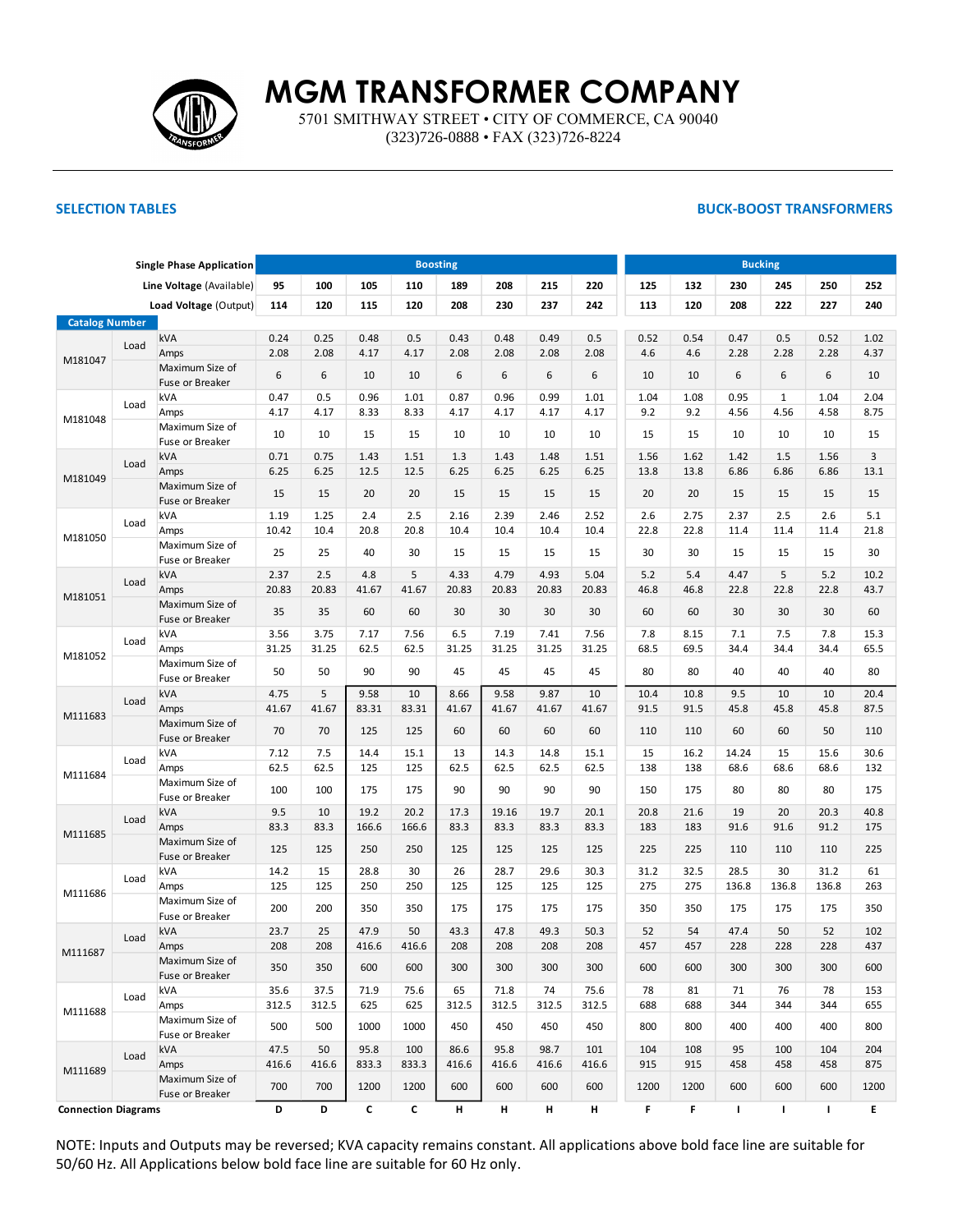

5701 SMITHWAY STREET • CITY OF COMMERCE, CA 90040 (323)726-0888 • FAX (323)726-8224

## **SELECTION TABLES BUCK-BOOST TRANSFORMERS**

| <b>Single Phase Application</b> |      |                                    |       |       |       |                | <b>Boosting</b> |       |       |       | <b>Bucking</b> |       |       |       |       |       |  |  |  |
|---------------------------------|------|------------------------------------|-------|-------|-------|----------------|-----------------|-------|-------|-------|----------------|-------|-------|-------|-------|-------|--|--|--|
|                                 |      | Line Voltage (Available)           | 95    | 100   | 105   | 208            | 215             | 215   | 220   | 225   | 135            | 240   | 240   | 245   | 250   | 255   |  |  |  |
|                                 |      | Load Voltage (Output)              | 120   | 114   | 119   | 240            | 244             | 230   | 235   | 240   | 119            | 208   | 225   | 230   | 234   | 239   |  |  |  |
| <b>Catalog Number</b>           |      |                                    |       |       |       |                |                 |       |       |       |                |       |       |       |       |       |  |  |  |
|                                 | Load | kVA                                | 0.19  | 0.36  | 0.37  | 0.38           | 0.38            | 0.72  | 0.73  | 0.75  | 0.42           | 0.37  | 0.75  | 0.77  | 0.78  | 0.8   |  |  |  |
| M181054                         |      | Amps                               | 1.56  | 3.13  | 3.13  | 1.56           | 1.56            | 3.13  | 3.13  | 3.13  | 3.54           | 1.77  | 3.33  | 3.33  | 3.33  | 3.33  |  |  |  |
|                                 |      | Maximum Size of<br>Fuse or Breaker | 6     | 6     | 6     | 6              | 6               | 6     | 6     | 6     | 6              | 3     | 6     | 6     | 6     | 6     |  |  |  |
|                                 | Load | kVA                                | 0.38  | 0.71  | 0.74  | 0.75           | 0.76            | 1.44  | 1.47  | 1.5   | 0.84           | 0.74  | 1.5   | 1.53  | 1.56  | 1.59  |  |  |  |
| M181055                         |      | Amps                               | 3.13  | 6.25  | 6.25  | 3.13           | 3.13            | 6.25  | 6.25  | 6.25  | 7.08           | 3.54  | 6.67  | 6.67  | 6.67  | 6.67  |  |  |  |
|                                 |      | Maximum Size of<br>Fuse or Breaker | 10    | 15    | 6     | 6              | 15              | 15    | 15    | 15    | 15             | 6     | 15    | 15    | 15    | 15    |  |  |  |
|                                 | Load | kVA                                | 0.56  | 1.07  | 1.12  | 1.13           | 1.14            | 2.16  | 2.2   | 2.25  | 1.26           | 1.11  | 2.25  | 2.3   | 2.34  | 2.39  |  |  |  |
| M181056                         |      | Amps                               | 4.69  | 9.38  | 9.38  | 4.69           | 4.69            | 9.38  | 9.38  | 9.38  | 10.63          | 5.31  | 10    | 10    | 10    | 10    |  |  |  |
|                                 |      | Maximum Size of<br>Fuse or Breaker | 10    | 15    | 15    | 10             | 10              | 15    | 15    | 15    | 15             | 6     | 15    | 15    | 15    | 15    |  |  |  |
|                                 | Load | kVA                                | 0.94  | 1.78  | 1.86  | 1.88           | 1.91            | 3.59  | 3.67  | 3.75  | 2.11           | 1.84  | 3.75  | 3.83  | 3.9   | 3.98  |  |  |  |
| M181057                         |      | Amps                               | 7.81  | 15.63 | 15.63 | 7.81           | 7.81            | 15.63 | 15.63 | 15.63 | 17.71          | 8.85  | 16.67 | 16.67 | 16.67 | 16.67 |  |  |  |
|                                 |      | Maximum Size of<br>Fuse or Breaker | 15    | 25    | 25    | 15             | 15              | 25    | 25    | 25    | 20             | 15    | 20    | 20    | 20    | 20    |  |  |  |
|                                 | Load | kVA                                | 1.88  | 3.56  | 3.72  | 3.75           | 3.81            | 7.19  | 7.34  | 7.5   | 4.21           | 3.68  | 7.5   | 7.67  | 7.8   | 7.97  |  |  |  |
| M181058                         |      | Amps                               | 15.63 | 31.25 | 31.25 | 15.63          | 15.63           | 31.25 | 31.25 | 31.25 | 35.42          | 17.71 | 33.33 | 33.33 | 33.33 | 33.33 |  |  |  |
|                                 |      | Maximum Size of<br>Fuse or Breaker | 25    | 45    | 45    | 25             | 25              | 45    | 45    | 45    | 40             | 20    | 40    | 40    | 40    | 40    |  |  |  |
| M181059                         | Load | kVA                                | 2.81  | 5.34  | 5.58  | 5.63           | 5.72            | 10.78 | 11.02 | 11.25 | 6.32           | 5.53  | 11.25 | 11.5  | 11.7  | 11.95 |  |  |  |
|                                 |      | Amps                               | 23.44 | 46.88 | 46.88 | 23.44          | 23.44           | 46.88 | 46.88 | 46.88 | 53.13          | 26.56 | 50    | 50    | 50    | 50    |  |  |  |
|                                 |      | Maximum Size of<br>Fuse or Breaker | 40    | 70    | 70    | 40             | 40              | 70    | 70    | 70    | 60             | 30    | 60    | 60    | 60    | 60    |  |  |  |
|                                 | Load | kVA                                | 3.75  | 7.13  | 7.44  | 7.5            | 7.63            | 14.38 | 14.69 | 15    | 8.43           | 7.37  | 15    | 15.33 | 15.6  | 15.93 |  |  |  |
| M113073                         |      | Amps                               | 31.25 | 62.5  | 62.5  | 31.25          | 31.25           | 62.5  | 62.5  | 62.5  | 70.83          | 35.42 | 66.67 | 66.67 | 66.67 | 66.67 |  |  |  |
|                                 |      | Maximum Size of<br>Fuse or Breaker | 50    | 90    | 90    | 50             | 50              | 90    | 90    | 90    | 80             | 40    | 80    | 80    | 80    | 80    |  |  |  |
|                                 | Load | kVA                                | 5.63  | 10.69 | 11.16 | 11.25          | 11.44           | 21.56 | 22.03 | 22.5  | 12.64          | 11.05 | 22.5  | 23    | 23.4  | 23.9  |  |  |  |
| M113074                         |      | Amps                               | 46.9  | 93.8  | 93.8  | 46.9           | 46.9            | 93.8  | 93.8  | 93.8  | 106.3          | 53.1  | 100   | 100   | 100   | 100   |  |  |  |
|                                 |      | Maximum Size of<br>Fuse or Breaker | 80    | 150   | 150   | 70             | 70              | 125   | 125   | 125   | 125            | 60    | 125   | 125   | 125   | 125   |  |  |  |
|                                 | Load | kVA                                | 7.5   | 14.25 | 14.88 | 15             | 15.25           | 28.75 | 29.38 | 30    | 16.86          | 14.73 | 30    | 30.67 | 31.2  | 31.87 |  |  |  |
| M113075                         |      | Amps                               | 62.5  | 125   | 125   | 62.5           | 62.5            | 125   | 125   | 125   | 141.7          | 70.8  | 133.3 | 133.3 | 133.3 | 133.3 |  |  |  |
|                                 |      | Maximum Size of<br>Fuse or Breaker | 100   | 200   | 200   | 90             | 90              | 175   | 175   | 175   | 175            | 80    | 175   | 175   | 175   | 175   |  |  |  |
|                                 | Load | kVA                                | 11.25 | 21.38 | 22.31 | 22.5           | 22.88           | 43.13 | 44.06 | 45    | 25.29          | 22.1  | 45    | 46    | 46.8  | 47.8  |  |  |  |
| M113076                         |      | Amps                               | 93.8  | 187.5 | 187.5 | 93.8           | 93.8            | 187.5 | 187.5 | 187.5 | 212.5          | 106.3 | 200   | 200   | 200   | 200   |  |  |  |
|                                 |      | Maximum Size of<br>Fuse or Breaker | 150   | 300   | 300   | 150            | 150             | 250   | 250   | 250   | 250            | 125   | 250   | 250   | 250   | 250   |  |  |  |
|                                 | Load | kVA                                | 18.75 | 35.63 | 37.19 | 37.5           | 38.13           | 71.88 | 73.44 | 75    | 42.15          | 36.83 | 75    | 76.67 | 78    | 79.67 |  |  |  |
| M113077                         |      | Amps                               | 156.3 | 312.5 | 312.5 | 156.3          | 156.3           | 312.5 | 312.5 | 312.5 | 354.2          | 177.1 | 333.3 | 333.3 | 333.3 | 333.3 |  |  |  |
|                                 |      | Maximum Size of<br>Fuse or Breaker | 250   | 450   | 450   | 225            | 225             | 450   | 450   | 450   | 400            | 200   | 400   | 400   | 400   | 400   |  |  |  |
|                                 | Load | kVA                                | 28.1  | 53.4  | 55.8  | 56.3           | 57.2            | 107.8 | 110.2 | 112.5 | 63.2           | 55.3  | 112.5 | 115   | 117   | 119.5 |  |  |  |
| M213078                         |      | Amps                               | 234.4 | 468.8 | 468.8 | 234.4          | 234.4           | 468.8 | 468.8 | 468.8 | 531.3          | 265.6 | 500   | 500   | 500   | 500   |  |  |  |
|                                 |      | Maximum Size of<br>Fuse or Breaker | 400   | 700   | 700   | 350            | 350             | 700   | 700   | 700   | 600            | 300   | 600   | 600   | 600   | 600   |  |  |  |
|                                 | Load | kVA                                | 37.5  | 71.3  | 74.4  | 75             | 76.3            | 143.8 | 146.9 | 150   | 84.3           | 73.7  | 150   | 153.3 | 156   | 159.3 |  |  |  |
| M213079                         |      | Amps                               | 312.5 | 625   | 625   | 312.5          | 312.5           | 625   | 625   | 625   | 708.3          | 354.2 | 666.7 | 666.7 | 666.7 | 666.7 |  |  |  |
|                                 |      | Maximum Size of<br>Fuse or Breaker | 500   | 1000  | 1000  | 450            | 450             | 1000  | 1000  | 1000  | 800            | 400   | 800   | 800   | 800   | 800   |  |  |  |
| <b>Connection Diagrams</b>      |      | D                                  | C     | C     | H     | $\mathsf{H}^+$ | G               | G     | G     | F.    | $\mathbf{L}$   | E.    | E     | E.    | E.    |       |  |  |  |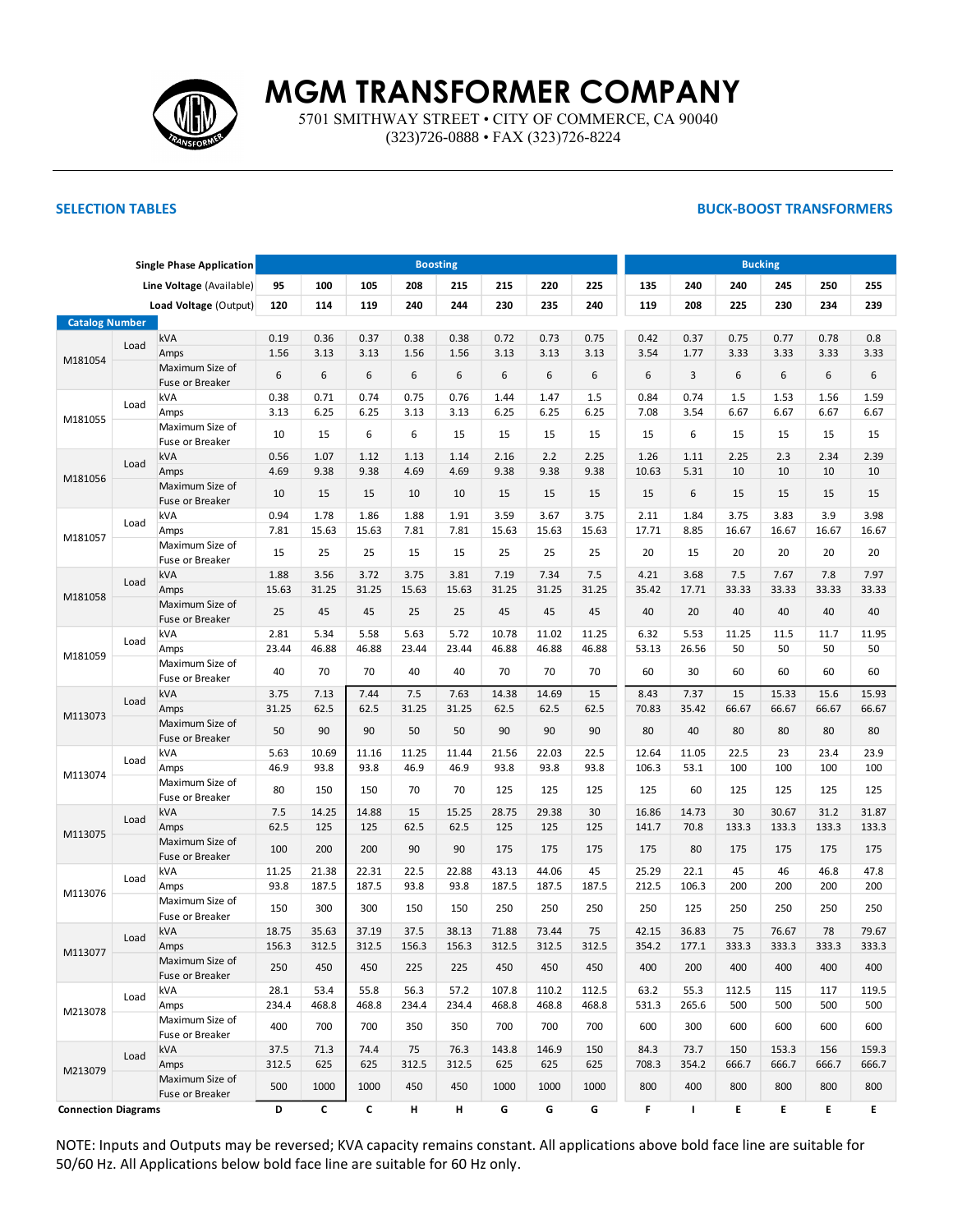

5701 SMITHWAY STREET • CITY OF COMMERCE, CA 90040 (323)726-0888 • FAX (323)726-8224

## **SELECTION TABLES BUCK-BOOST TRANSFORMERS**

| <b>Single Phase Application</b> |      |                                    |       |       |       |       |       | <b>Boosting</b> |                |       |       |              | <b>Bucking</b> |              |       |       |  |
|---------------------------------|------|------------------------------------|-------|-------|-------|-------|-------|-----------------|----------------|-------|-------|--------------|----------------|--------------|-------|-------|--|
|                                 |      | Line Voltage (Available)           | 230   | 380   | 416   | 425   | 430   | 435             | 440            | 440   | 450   | 460          | 277            | 480          | 480   | 504   |  |
|                                 |      | Load Voltage (Output)              | 277   | 420   | 457   | 467   | 473   | 457             | 462            | 484   | 472   | 483          | 230            | 436          | 456   | 480   |  |
| <b>Catalog Number</b>           |      |                                    |       |       |       |       |       |                 |                |       |       |              |                |              |       |       |  |
|                                 |      | kVA                                | 0.29  | 0.44  | 0.48  | 0.49  | 0.49  | 0.95            | 0.96           | 0.5   | 0.98  | 1.01         | 0.29           | 0.5          | 1.05  | 1.1   |  |
| M181061                         | Load | Amps                               | 1.04  | 1.04  | 1.04  | 1.04  | 1.04  | 2.08            | 2.08           | 1.04  | 2.08  | 2.08         | 1.25           | 1.15         | 2.29  | 2.29  |  |
|                                 |      | Maximum Size of<br>Fuse or Breaker | 3     | 3     | 3     | 3     | 3     | 6               | 6              | 3     | 6     | 6            | 3              | 3            | 6     | 6     |  |
|                                 |      | kVA                                | 0.58  | 0.87  | 0.95  | 0.97  | 0.99  | 1.9             | 1.93           | 1.01  | 1.97  | 2.01         | 0.58           | $\mathbf{1}$ | 2.09  | 2.2   |  |
|                                 | Load | Amps                               | 2.08  | 2.08  | 2.08  | 2.08  | 2.08  | 4.17            | 4.17           | 2.08  | 4.17  | 4.17         | 2.5            | 2.29         | 4.58  | 4.58  |  |
| M181062                         |      | Maximum Size of<br>Fuse or Breaker | 6     | 6     | 6     | 6     | 6     | 10              | 10             | 6     | 10    | 10           | 6              | 6            | 10    | 10    |  |
|                                 |      | kVA                                | 0.87  | 1.31  | 1.43  | 1.46  | 1.48  | 2.86            | 2.89           | 1.51  | 2.95  | 3.02         | 0.86           | 1.5          | 3.14  | 3.3   |  |
|                                 | Load | Amps                               | 3.13  | 3.13  | 3.13  | 3.13  | 3.13  | 6.25            | 6.25           | 3.13  | 6.25  | 6.25         | 3.75           | 3.44         | 6.88  | 6.88  |  |
| M181063                         |      | Maximum Size of<br>Fuse or Breaker | 10    | 6     | 6     | 6     | 6     | 15              | 15             | 6     | 15    | 15           | 6              | 6            | 15    | 15    |  |
|                                 |      | kVA                                | 1.44  | 2.19  | 2.38  | 2.43  | 2.46  | 4.76            | 4.81           | 2.52  | 4.92  | 5.03         | 1.44           | 2.5          | 5.23  | 5.5   |  |
|                                 | Load | Amps                               | 5.21  | 5.21  | 5.21  | 5.21  | 5.21  | 5.21            | 10.42          | 5.21  | 10.42 | 10.42        | 6.25           | 5.73         | 11.46 | 11.46 |  |
| M181064                         |      | Maximum Size of<br>Fuse or Breaker | 15    | 10    | 10    | 10    | 10    | 15              | 15             | 10    | 15    | 15           | 10             | 10           | 15    | 15    |  |
|                                 |      | kVA                                | 2.89  | 4.38  | 4.76  | 4.86  | 4.93  | 9.52            | 9.62           | 5.04  | 9.83  | 10.06        | 2.88           | 5            | 10.45 | 11    |  |
|                                 | Load | Amps                               | 10.42 | 10.42 | 10.42 | 10.42 | 10.42 | 20.83           | 20.83          | 10.42 | 20.83 | 20.83        | 12.5           | 11.46        | 22.92 | 22.92 |  |
| M181065                         |      | Maximum Size of<br>Fuse or Breaker | 20    | 15    | 15    | 15    | 15    | 30              | 30             | 15    | 30    | 30           | 15             | 15           | 30    | 30    |  |
|                                 |      | kVA                                | 4.33  | 6.56  | 7.14  | 7.3   | 7.39  | 14.28           | 14.44          | 7.56  | 14.75 | 15.09        | 4.31           | 7.49         | 15.68 | 16.5  |  |
|                                 | Load | Amps                               | 15.63 | 15.63 | 15.63 | 15.63 | 15.63 | 31.25           | 31.25          | 15.63 | 31.25 | 31.25        | 18.75          | 17.19        | 34.38 | 34.38 |  |
| M181066                         |      | Maximum Size of                    |       |       |       |       |       |                 |                |       |       |              |                |              |       |       |  |
|                                 |      | Fuse or Breaker                    | 25    | 25    | 25    | 25    | 25    | 45              | 45             | 25    | 45    | 45           | 20             | 20           | 45    | 45    |  |
|                                 |      | kVA                                | 5.77  | 8.57  | 9.52  | 9.73  | 9.85  | 19.04           | 19.25          | 10.08 | 19.67 | 20.13        | 5.75           | 9.99         | 20.9  | 22    |  |
| M137920                         | Load | Amps                               | 20.83 | 20.83 | 20.83 | 20.83 | 20.83 | 41.67           | 41.67          | 20.83 | 41.67 | 41.67        | 25             | 22.92        | 45.83 | 45.83 |  |
|                                 |      | Maximum Size of<br>Fuse or Breaker | 35    | 30    | 30    | 30    | 30    | 60              | 60             | 30    | 60    | 60           | 30             | 30           | 60    | 60    |  |
|                                 |      | kVA                                | 8.66  | 13.13 | 14.28 | 14.59 | 14.78 | 28.56           | 28.88          | 15.13 | 29.5  | 30.19        | 8.63           | 14.99        | 31.35 | 33    |  |
|                                 | Load | Amps                               | 31.25 | 31.25 | 31.25 | 31.25 | 31.25 | 62.5            | 62.5           | 31.25 | 62.5  | 62.5         | 37.5           | 34.38        | 68.75 | 68.75 |  |
| M137921                         |      | Maximum Size of<br>Fuse or Breaker | 50    | 50    | 45    | 45    | 45    | 90              | 90             | 45    | 90    | 90           | 40             | 40           | 90    | 90    |  |
|                                 |      | kVA                                | 11.54 | 17.5  | 19.04 | 19.46 | 19.71 | 38.08           | 38.5           | 20.17 | 39.33 | 40.25        | 11.5           | 19.98        | 41.8  | 44    |  |
|                                 | Load | Amps                               | 41.67 | 41.67 | 41.67 | 41.67 | 41.67 | 83.33           | 83.33          | 41.67 | 83.33 | 83.33        | 50             | 45.83        | 91.67 | 91.67 |  |
| M137922                         |      | Maximum Size of<br>Fuse or Breaker | 70    | 60    | 60    | 60    | 60    | 110             | 110            | 60    | 110   | 110          | 60             | 60           | 110   | 110   |  |
|                                 |      | kVA                                | 17.31 | 26.25 | 28.56 | 29.19 | 29.56 | 57.13           | 57.75          | 30.25 | 59    | 60.38        | 17.25          | 29.98        | 62.7  | 66    |  |
| M137923                         | Load | Amps                               | 62.5  | 62.5  | 62.5  | 62.5  | 62.5  | 125             | 125            | 62.5  | 125   | 125          | 75             | 68.8         | 137.5 | 137.5 |  |
|                                 |      | Maximum Size of<br>Fuse or Breaker | 100   | 90    | 90    | 90    | 90    | 175             | 175            | 90    | 175   | 175          | 80             | 80           | 175   | 175   |  |
|                                 |      | <b>kVA</b>                         | 28.9  | 43.8  | 47.6  | 48.6  | 49.3  | 95.2            | 96.2           | 50.4  | 98.3  | 100.6        | 28.8           | 50           | 104.5 | 110   |  |
|                                 | Load | Amps                               | 104.2 | 104.2 | 104.2 | 104.2 | 104.2 | 208.3           | 208.3          | 104.2 | 208.3 | 208.3        | 125            | 114.6        | 229.2 | 229.2 |  |
| M137924                         |      | Maximum Size of<br>Fuse or Breaker | 175   | 150   | 150   | 150   | 150   | 300             | 300            | 150   | 300   | 300          | 150            | 150          | 300   | 300   |  |
|                                 |      | kVA                                | 43.3  | 65.6  | 71.4  | 73    | 73.9  | 142.8           | 144.4          | 75.6  | 147.5 | 150.9        | 43.1           | 74.9         | 156.8 | 165   |  |
|                                 | Load | Amps                               | 156.3 | 156.3 | 156.3 | 156.3 | 156.3 | 312.5           | 312.5          | 156.3 | 312.5 | 312.5        | 187.5          | 171.9        | 343.8 | 343.8 |  |
| M243570                         |      | Maximum Size of<br>Fuse or Breaker | 250   | 225   | 225   | 225   | 225   | 450             | 450            | 225   | 450   | 450          | 200            | 200          | 450   | 450   |  |
|                                 |      | kVA                                | 57.7  | 87.5  | 95.2  | 97.3  | 98.5  | 190.4           | 192.5          | 100.8 | 196.7 | 201.3        | 57.5           | 99.9         | 209   | 220   |  |
|                                 | Load | Amps                               | 208.3 | 208.3 | 208.3 | 208.3 | 208.3 | 416.7           | 416.7          | 208.3 | 416.7 | 416.7        | 250            | 229.2        | 458.3 | 458.3 |  |
| M243571                         |      | Maximum Size of<br>Fuse or Breaker | 350   | 300   | 300   | 300   | 300   | 600             | 600            | 300   | 600   | 600          | 300            | 300          | 600   | 600   |  |
| <b>Connection Diagrams</b>      |      | D                                  | Н.    | н     | H     | H     | G     | G               | $\mathsf{H}^+$ | G     | G     | $\mathbf{J}$ | $\mathbf{L}$   | E.           | E.    |       |  |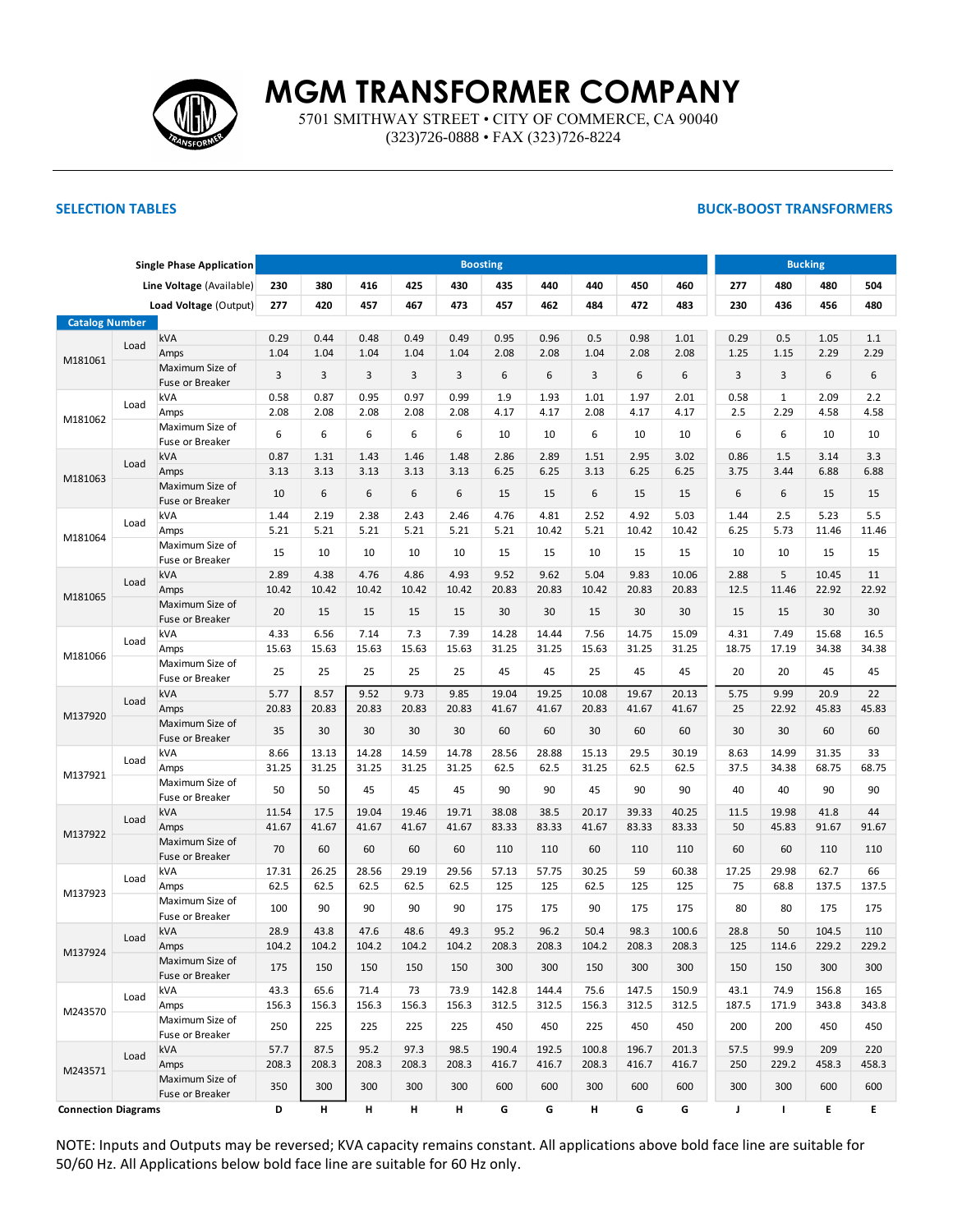

5701 SMITHWAY STREET • CITY OF COMMERCE, CA 90040 (323)726-0888 • FAX (323)726-8224

### **SELECTION TABLES BUCK-BOOST TRANSFORMERS**

| <b>Three Phase Application</b> |                                             |                                                          |              |              |              | <b>Boosting</b> | <b>Bucking</b> |              |              |              |              |              |              |              |
|--------------------------------|---------------------------------------------|----------------------------------------------------------|--------------|--------------|--------------|-----------------|----------------|--------------|--------------|--------------|--------------|--------------|--------------|--------------|
|                                |                                             | Line Voltage (Available) 189Y109 196Y113 201Y116 208Y120 |              |              |              |                 | 189            | 208          | 220          | 219          | 230          | 250          | 255          | 264          |
|                                |                                             | Load Voltage (Output)                                    | 208          | 234          | 240          | 230             | 208            | 230          | 242          | 208          | 208          | 227          | 232          | 240          |
| <b>Catalog Number</b>          |                                             |                                                          |              |              |              |                 |                |              |              |              |              |              |              |              |
|                                | Load                                        | kVA                                                      | 1.5          | 0.84         | 0.87         | 1.66            | 0.75           | 0.83         | 0.87         | 1.58         | 0.83         | 0.9          | 0.92         | 0.95         |
| M181047                        |                                             | Amps                                                     | 4.17         | 2.08         | 2.08         | 4.17            | 2.08           | 2.08         | 2.08         | 4.39         | 2.3          | 2.29         | 2.29         | 2.29         |
|                                |                                             | Maximum Size of<br>Fuse or Breaker                       | 10           | 6            | 6            | 10              | 6              | 6            | 6            | 10           | 6            | 6            | 6            | 6            |
|                                |                                             | kVA                                                      | 3            | 1.69         | 1.73         | 3.32            | 1.5            | 1.66         | 1.75         | 3.16         | 1.66         | 1.8          | 1.84         | 1.91         |
|                                | Load                                        | Amps                                                     | 8.33         | 4.17         | 4.17         | 8.33            | 4.17           | 4.17         | 4.17         | 8.77         | 4.61         | 4.59         | 4.58         | 4.58         |
| M181048                        |                                             | Maximum Size of<br>Fuse or Breaker                       | 15           | 10           | 10           | 15              | 10             | 10           | 10           | 15           | 10           | 10           | 10           | 10           |
|                                |                                             | kVA                                                      | 4.5          | 2.53         | 2.6          | 4.98            | 2.25           | 2.49         | 2.62         | 4.74         | 2.49         | 2.71         | 2.76         | 2.86         |
|                                | Load                                        | Amps                                                     | 12.5         | 6.25         | 6.25         | 12.5            | 6.25           | 6.25         | 6.25         | 13.16        | 6.91         | 6.88         | 6.87         | 6.88         |
| M181049                        |                                             | Maximum Size of<br>Fuse or Breaker                       | 20           | 15           | 15           | 20              | 15             | 15           | 15           | 20           | 15           | 15           | 15           | 15           |
|                                |                                             | kVA                                                      | 7.51         | 4.22         | 4.33         | 8.3             | 3.75           | 4.15         | 4.37         | 7.9          | 4.15         | 4.51         | 4.6          | 4.76         |
| Load                           |                                             | Amps                                                     | 20.83        | 10.42        | 10.42        | 20.83           | 10.42          | 10.42        | 10.42        | 21.94        | 11.52        | 11.47        | 11.45        | 11.46        |
| M181050                        |                                             | Maximum Size of                                          | 30           | 20           | 20           | 30              | 15             | 15           | 15           | 30           | 15           | 15           | 15           | 15           |
| Fuse or Breaker<br>kVA         |                                             | 15.01                                                    | 8.44         | 8.66         | 16.6         | 7.51            | 8.3            | 8.73         | 15.8         | 8.3          | 9.02         | 9.2          | 9.53         |              |
| Load<br>Amps                   |                                             |                                                          | 41.67        | 20.83        | 20.83        | 41.67           | 20.83          | 20.83        | 20.83        | 43.87        | 23.04        | 22.94        | 22.9         | 22.92        |
| M181051                        |                                             | Maximum Size of<br>Fuse or Breaker                       | 60           | 35           | 35           | 60              | 30             | 30           | 30           | 60           | 30           | 30           | 30           | 30           |
|                                |                                             | kVA                                                      | 22.52        | 12.67        | 12.99        | 24.9            | 11.26          | 12.45        | 13.1         | 23.71        | 12.45        | 13.53        | 13.8         | 14.29        |
| M181052                        | Load                                        | Amps                                                     | 62.5         | 31.25        | 31.25        | 62.5            | 31.25          | 31.25        | 31.25        | 65.81        | 34.56        | 34.42        | 34.35        | 34.38        |
|                                |                                             | Maximum Size of<br>Fuse or Breaker                       | 90           | 50           | 50           | 90              | 45             | 45           | 45           | 80           | 40           | 40           | 40           | 40           |
|                                |                                             | kVA                                                      | 30.02        | 16.89        | 17.32        | 33.2            | 15.01          | 16.6         | 17.46        | 31.61        | 16.6         | 18.04        | 18.4         | 19.05        |
|                                | Load                                        | Amps                                                     | 83.33        | 41.67        | 41.67        | 83.33           | 41.67          | 41.67        | 41.67        | 87.74        | 46.07        | 45.89        | 45.8         | 45.83        |
| M111683                        |                                             | Maximum Size of<br>Fuse or Breaker                       | 125          | 70           | 70           | 125             | 60             | 60           | 60           | 110          | 60           | 60           | 60           | 60           |
|                                |                                             | kVA                                                      | 45.03        | 25.33        | 25.98        | 49.8            | 22.52          | 24.9         | 26.2         | 47.41        | 24.9         | 27.06        | 27.6         | 28.58        |
|                                | Load                                        | Amps                                                     | 125          | 62.5         | 62.5         | 125             | 62.5           | 62.5         | 62.5         | 131.61       | 69.11        | 68.83        | 68.7         | 68.75        |
| M111684                        |                                             | Maximum Size of<br>Fuse or Breaker                       | 175          | 100          | 100          | 175             | 90             | 90           | 90           | 175          | 80           | 80           | 80           | 80           |
|                                |                                             | kVA                                                      | 60.04        | 33.77        | 34.64        | 66.4            | 30.02          | 33.2         | 34.93        | 63.22        | 33.2         | 36.08        | 36.81        | 38.11        |
|                                | Load                                        | Amps                                                     | 166.67       | 83.33        | 83.33        | 167.67          | 83.33          | 83.33        | 83.33        | 175.48       | 92.15        | 91.78        | 91.59        | 91.67        |
| M111685                        |                                             | Maximum Size of                                          |              |              |              |                 |                |              |              |              |              |              |              |              |
|                                |                                             | Fuse or Breaker<br>kVA                                   | 250<br>90.07 | 125<br>50.66 | 125<br>51.96 | 250<br>99.59    | 125<br>45.03   | 125<br>49.8  | 125<br>52.39 | 225<br>94.83 | 110<br>49.8  | 110<br>54.13 | 110<br>55.21 | 110<br>57.16 |
|                                | Load                                        | Amps                                                     | 250          | 125          | 125          | 250             | 125            | 125          | 125          | 263.22       | 138.22       | 137.67       | 137.39       | 137.5        |
| M111686                        |                                             | Maximum Size of                                          | 350          | 200          | 200          | 350             | 175            | 175          | 175          | 350          | 175          | 175          | 175          | 175          |
|                                |                                             | Fuse or Breaker<br>kVA                                   | 150.11       | 84.44        | 86.6         | 165.99          | 75.06          | 82.99        | 87.32        | 158.05       | 82.99        | 90.21        | 92.02        | 95.26        |
|                                | Load                                        | Amps                                                     | 416.67       | 208.33       | 208.33       | 416.67          | 208.33         | 208.33       | 208.33       | 438.7        | 230.37       | 229.44       | 228.99       | 229.17       |
| M111687                        |                                             | Maximum Size of<br>Fuse or Breaker                       | 600          | 350          | 350          | 600             | 300            | 300          | 300          | 600          | 300          | 300          | 300          | 300          |
|                                |                                             | kVA                                                      | 225.17       | 126.66       | 129.9        | 248.98          | 112.58         | 124.49       | 130.99       | 237.07       | 124.49       | 135.32       | 138.02       | 142.89       |
|                                | Load                                        | Amps                                                     | 625          | 312.5        | 312.5        | 625             | 312.5          | 312.5        | 312.5        | 658.05       | 345.55       | 344.16       | 343.48       | 343.75       |
| M211688                        |                                             | Maximum Size of<br>Fuse or Breaker                       | 1000         | 500          | 500          | 1000            | 450            | 450          | 450          | 800          | 400          | 400          | 400          | 400          |
|                                |                                             | kVA                                                      | 300.22       | 168.87       | 173.21       | 331.98          | 150.11         | 165.99       | 174.65       | 316.1        | 165.99       | 180.42       | 184.03       | 190.53       |
|                                | Load                                        | Amps                                                     | 833.33       | 416.67       | 416.67       | 833.33          | 416.67         | 416.67       | 416.67       | 877.4        | 460.74       | 458.88       | 457.97       | 458.33       |
| M211689                        |                                             | Maximum Size of                                          | 1200         | 700          | 700          | 1200            | 600            | 600          | 600          | 1200         | 600          | 600          | 600          | 600          |
|                                | Fuse or Breaker<br><b>Quantity Required</b> |                                                          | 3            | 3            | 3            | 3               | $\mathbf{2}$   | $\mathbf{2}$ | $\mathbf{2}$ | $\mathbf{2}$ | $\mathbf{2}$ | $\mathbf{2}$ | $\mathbf{2}$ | $\mathbf{2}$ |
| <b>Connection Diagrams</b>     |                                             | A-A                                                      | $F - F$      | $F - F$      | A-A          | $B - B$         | B-B            | B-B          | C-C          | E-E          | E-E          | E-E          | E-E          |              |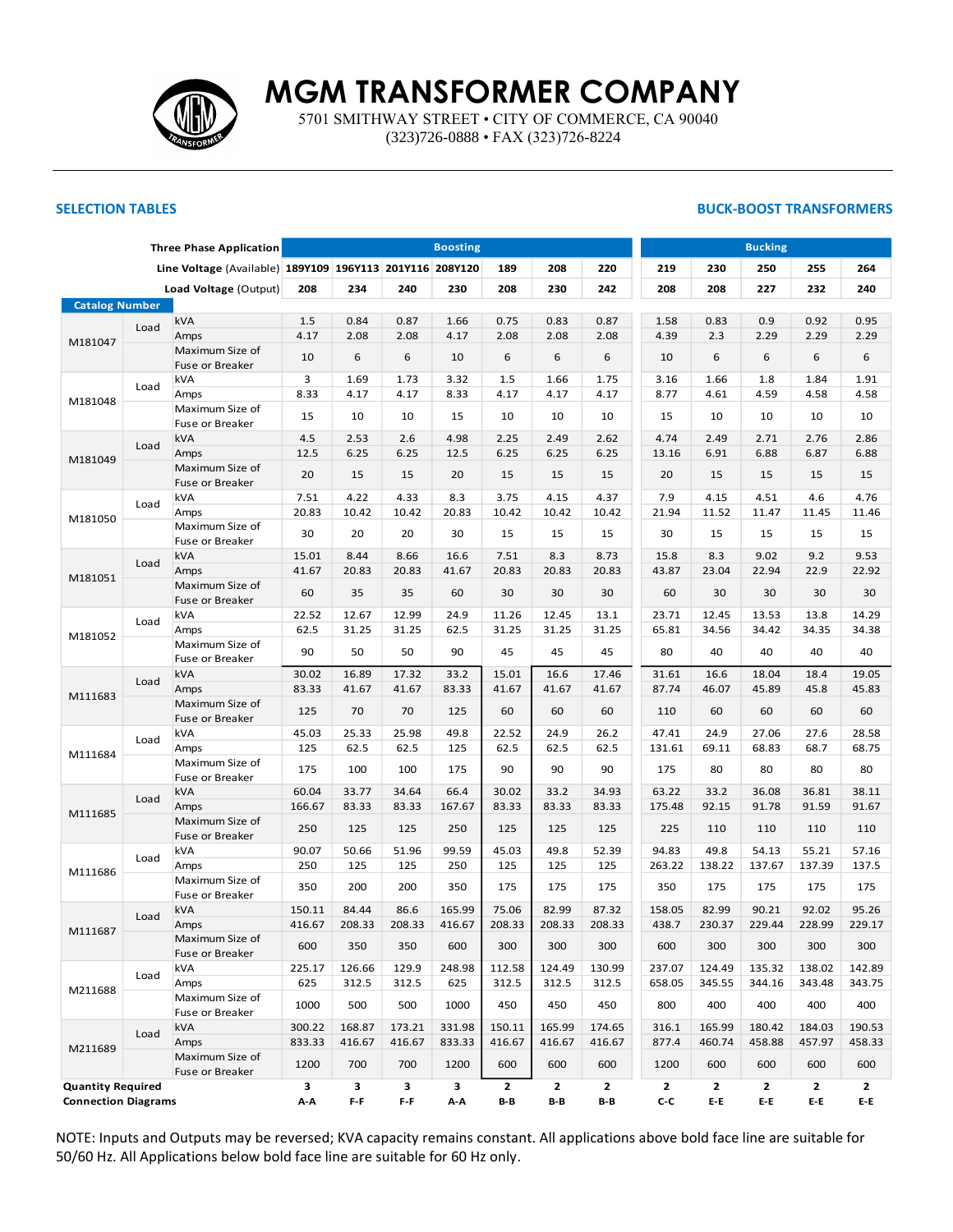

5701 SMITHWAY STREET • CITY OF COMMERCE, CA 90040 (323)726-0888 • FAX (323)726-8224

## **SELECTION TABLES BUCK-BOOST TRANSFORMERS**

|                                                        |      | <b>Three Phase Application</b>           |        |        | <b>Boosting</b> |        |              |              | <b>Bucking</b>                                 |        |                       |        |              |  |  |  |  |
|--------------------------------------------------------|------|------------------------------------------|--------|--------|-----------------|--------|--------------|--------------|------------------------------------------------|--------|-----------------------|--------|--------------|--|--|--|--|
|                                                        |      | Line Voltage (Available) 183Y106 208Y120 |        |        | 195             | 208    | 225          | 240          | 245                                            | 250    | 256                   | 265    | 272          |  |  |  |  |
|                                                        |      | Load Voltage (Output)                    | 208    | 236    | 208             | 240    | 240          | 208          | 230                                            | 234    | 240                   | 234    | 240          |  |  |  |  |
| <b>Catalog Number</b>                                  |      |                                          |        |        |                 |        |              |              |                                                |        |                       |        |              |  |  |  |  |
|                                                        |      | kVA                                      | 1.13   | 1.28   | 1.13            | 0.63   | 1.3          | 0.56         | 1.33                                           | 1.35   | 1.39                  | 0.72   | 0.74         |  |  |  |  |
|                                                        | Load | Amps                                     | 3.13   | 3.13   | 3.13            | 1.56   | 3.13         | 1.56         | 3.33                                           | 3.34   | 3.33                  | 1.77   | 1.77         |  |  |  |  |
| M181054                                                |      | Maximum Size of                          | 6      | 6      | 6               | 3      | 6            | 3            | 6                                              | 6      | 6                     | 3      | 3            |  |  |  |  |
|                                                        |      | Fuse or Breaker                          |        |        |                 |        |              |              |                                                |        |                       |        |              |  |  |  |  |
|                                                        | Load | kVA                                      | 2.25   | 2.55   | 2.25            | 1.27   | 2.6          | 1.13         | 2.65                                           | 2.71   | 2.77                  | 1.43   | 1.47         |  |  |  |  |
| M181055                                                |      | Amps                                     | 6.25   | 6.25   | 6.25            | 3.13   | 6.25         | 3.13         | 6.66                                           | 6.68   | 6.67                  | 3.54   | 3.54         |  |  |  |  |
|                                                        |      | Maximum Size of<br>Fuse or Breaker       | 15     | 15     | 15              | 6      | 15           | 6            | 15                                             | 15     | 15                    | 6      | 6            |  |  |  |  |
|                                                        | Load | kVA                                      | 3.38   | 3.83   | 3.38            | 1.9    | 3.9          | 1.69         | 3.98                                           | 4.06   | 4.16                  | 2.15   | 2.21         |  |  |  |  |
| M181056                                                |      | Amps                                     | 9.38   | 9.38   | 9.38            | 4.69   | 9.38         | 4.69         | 9.99                                           | 10.02  | 10                    | 5.31   | 5.31         |  |  |  |  |
|                                                        |      | Maximum Size of<br>Fuse or Breaker       | 15     | 15     | 15              | 10     | 15           | 10           | 15                                             | 15     | 15                    | 10     | 10           |  |  |  |  |
|                                                        |      | kVA                                      | 5.63   | 6.39   | 5.63            | 3.17   | 6.5          | 2.81         | 6.63                                           | 6.77   | 6.93                  | 3.59   | 3.68         |  |  |  |  |
| Load<br>Amps<br>M181057                                |      | 15.63                                    | 15.63  | 15.63  | 7.81            | 15.63  | 7.81         | 16.64        | 16.69                                          | 16.67  | 8.85                  | 8.85   |              |  |  |  |  |
|                                                        |      | Maximum Size of<br>Fuse or Breaker       | 25     | 25     | 25              | 15     | 25           | 15           | 20                                             | 20     | 20                    | 15     | 15           |  |  |  |  |
|                                                        |      | kVA                                      | 11.26  | 12.77  | 11.26           | 6.33   | 12.99        | 5.63         | 13.26                                          | 13.53  | 13.86                 | 7.17   | 7.36         |  |  |  |  |
|                                                        | Load | Amps                                     | 31.25  | 31.25  | 31.25           | 15.63  | 31.25        | 15.63        | 33.29                                          | 33.39  | 33.33                 | 17.69  | 17.71        |  |  |  |  |
| M181058                                                |      | Maximum Size of<br>Fuse or Breaker       | 45     | 45     | 45              | 25     | 45           | 20           | 40                                             | 40     | 40                    | 20     | 20           |  |  |  |  |
|                                                        |      | kVA                                      | 16.89  | 19.16  | 16.89           | 9.5    | 19.49        | 8.44         | 19.89                                          | 20.3   | 20.78                 | 10.76  | 11.04        |  |  |  |  |
|                                                        | Load | Amps                                     | 46.88  | 46.88  | 46.88           | 23.44  | 46.88        | 23.44        | 49.93                                          | 50.08  | 50                    | 26.54  | 26.56        |  |  |  |  |
| M181059                                                |      | Maximum Size of<br>Fuse or Breaker       | 70     | 70     | 70              | 35     | 70           | 30           | 60                                             | 60     | 60                    | 30     | 30           |  |  |  |  |
|                                                        |      | kVA                                      | 22.52  | 25.55  | 22.52           | 12.67  | 25.98        | 11.26        | 26.52                                          | 27.06  | 27.71                 | 14.34  | 14.72        |  |  |  |  |
|                                                        | Load | Amps                                     | 62.5   | 62.5   | 62.5            | 31.25  | 62.5         | 31.25        | 66.58                                          | 66.67  | 66.67                 | 35.39  | 35.42        |  |  |  |  |
| M113073                                                |      | Maximum Size of<br>Fuse or Breaker       | 90     | 90     | 90              | 45     | 90           | 35           | 80                                             | 80     | 80                    | 40     | 40           |  |  |  |  |
|                                                        |      | kVA                                      | 33.77  | 38.32  | 33.77           | 19     | 38.97        | 16.89        | 39.87                                          | 40.59  | 41.57                 | 21.52  | 22.08        |  |  |  |  |
|                                                        | Load | Amps                                     | 93.75  | 93.75  | 93.75           | 46.88  | 93.75        | 46.88        | 99.86                                          | 100.16 | 100                   | 53.08  | 53.13        |  |  |  |  |
| M113074                                                |      | Maximum Size of<br>Fuse or Breaker       | 150    | 150    | 125             | 70     | 125          | 60           | 125                                            | 125    | 125                   | 60     | 60           |  |  |  |  |
|                                                        |      | kVA                                      | 45.03  | 51.1   | 45.03           | 25.33  | 51.96        | 22.52        | 53.04                                          | 54.13  | 55.43                 | 28.69  | 29.44        |  |  |  |  |
|                                                        | Load | Amps                                     | 125    | 125    | 125             | 62.5   | 125          | 62.5         | 133.15                                         | 133.55 | 133.33                | 70.78  | 70.83        |  |  |  |  |
| M113075                                                |      | Maximum Size of<br>Fuse or Breaker       | 200    | 200    | 175             | 90     | 175          | 70           | 175                                            | 175    | 175                   | 80     | 80           |  |  |  |  |
|                                                        |      | kVA                                      | 67.55  | 76.64  | 67.55           | 38     | 77.94        | 33.77        | 79.57                                          | 81.19  | 83.14                 | 43.03  | 44.17        |  |  |  |  |
|                                                        | Load | Amps                                     | 187.5  | 187.5  | 187.5           | 93.75  | 187.5        | 93.75        | 199.73                                         | 200.32 | 200                   | 106.17 | 106.25       |  |  |  |  |
| M113076                                                |      | Maximum Size of<br>Fuse or Breaker       | 300    | 300    | 250             | 150    | 250          | 110          | 250                                            | 250    | 250                   | 125    | 125          |  |  |  |  |
|                                                        |      | kVA                                      | 112.58 | 127.74 | 112.58          | 63.33  | 129.9        | 56.29        | 132.61                                         | 135.32 | 138.56                | 71.72  | 73.5         |  |  |  |  |
|                                                        | Load | Amps                                     | 312.5  | 312.5  | 312.5           | 156.25 | 312.5        | 156.25       | 332.88                                         | 333.87 | 333.33                | 176.95 | 176.8        |  |  |  |  |
| M113077                                                |      | Maximum Size of<br>Fuse or Breaker       | 450    | 450    | 450             | 225    | 450          | 175          | 400                                            | 400    | 400                   | 200    | 200          |  |  |  |  |
|                                                        |      | kVA                                      | 166.87 | 191.61 | 168.87          | 94.99  | 194.86       | 84.44        | 198.92                                         | 202.97 | 207.85                | 107.58 | 110.42       |  |  |  |  |
|                                                        | Load | Amps                                     | 468.75 | 468.75 | 468.75          | 234.38 | 468.75       | 234.38       | 499.32                                         | 500.8  | 500                   | 265.42 | 265.63       |  |  |  |  |
| M213078                                                |      | Maximum Size of<br>Fuse or Breaker       | 700    | 700    | 700             | 350    | 700          | 300          | 600                                            | 600    | 600                   | 300    | 300          |  |  |  |  |
|                                                        |      | <b>kVA</b>                               | 225.17 | 255.48 | 225.17          | 126.66 | 259.81       | 112.58       | 265.22                                         | 270.63 | 277.13                | 143.44 | 147.22       |  |  |  |  |
|                                                        | Load | Amps                                     | 625    | 625    | 625             | 312.5  | 625          | 312.5        | 665.76                                         | 667.74 | 666.67                | 353.9  | 354.17       |  |  |  |  |
| M213079                                                |      | Maximum Size of                          | 1000   | 1000   | 1000            | 450    | 1000         | 350          | 800                                            | 800    | 800                   | 400    | 400          |  |  |  |  |
| Fuse or Breaker                                        |      |                                          |        | 3      | $\mathbf{2}$    |        | $\mathbf{2}$ | $\mathbf{2}$ | $\mathbf{2}$                                   |        | $\mathbf{2}$          |        | $\mathbf{2}$ |  |  |  |  |
| <b>Quantity Required</b><br><b>Connection Diagrams</b> |      | 3<br>A-A                                 | A-A    | G-G    | 2<br>$B - B$    | G-G    | D-D          | C-C          | $\mathbf{2}$<br>$\mathsf{c}\text{-}\mathsf{c}$ | C-C    | $\mathbf{2}$<br>$E-E$ | $E-E$  |              |  |  |  |  |